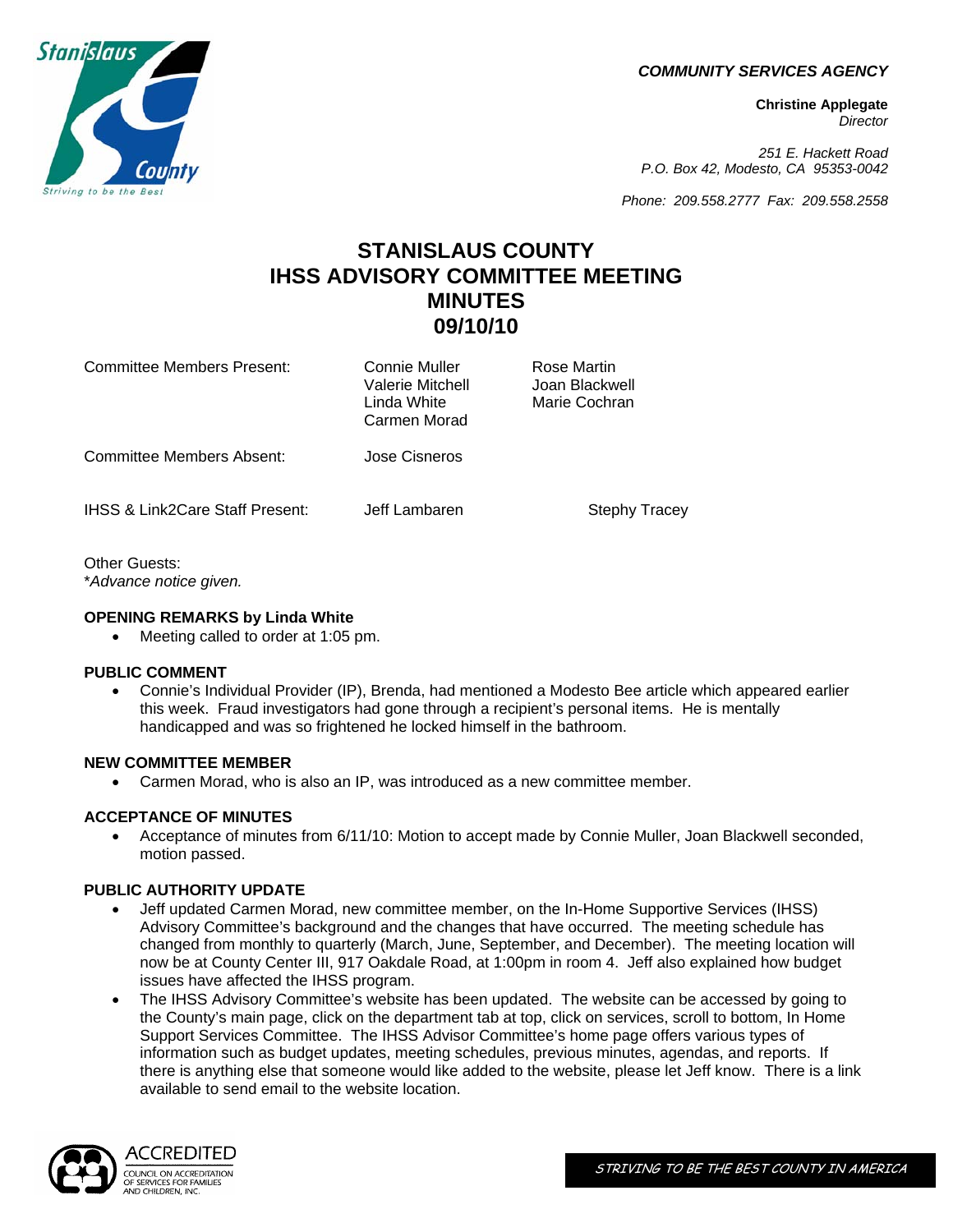- Public Authority (PA) closed their office in downtown Modesto and relocated to County Center VI, the Hackett Road facility. The PA website was updated and went live yesterday. The new address is 251 E Hackett Road in Modesto. The new phone numbers are as follows: Main # 558-1650; Jeff 558-1665; Maria 558-1666; Sheila 558-1668.
- Public Authority will still perform its traditional functions; it does negotiations with the union for benefits. It operates a registry referral service for Consumers and administers health benefits for covered Providers. There are two types of Providers: Registry with multiple clients and family/friend which is the general population.

# **LEGISLATION**

Legislation has grounded to a halt. 60 days without a budget is the 3<sup>rd</sup> longest period in time without a State budget. It appears that we will have elections and a State budget in November. A bill, AB1763, was introduced by the United Domestic Workers Union regarding sharing information. IP's who provide services in multiple counties would not need to do 2 separate background checks. The three main denials are: Elder abuse, child abuse, and fraud against governmental health care entity. Information is reviewed and destroyed if they pass the background, no need for us to keep results. The Department of Justice (DOJ) keeps record every time a background check is requested. It costs more to share results that individual checks by each county. The bill has gone sideways and amendments have been made.

# **STATE BUDGET UPDATE**

- A Provider Tax has been proposed and is supported by the unions. Currently there are 24 pay periods for IHSS Providers, there would be a  $25<sup>th</sup>$  pay period added. The State would take taxes out of each check, puts the amount aside, and sends a  $25<sup>th</sup>$  check with zero pay, showing the taxes which were paid. This fund would be matched by Federal monies. The money collected would go back into the program. It is projected to generate \$190 million a year.
- There is a proposal to reduce IHSS Consumers hours by 3% across the board.
- The growth rate of the program has slowed statewide and some savings are expected due to reduced program growth.

## **LAWSUIT UPDATE**

- Oster v Wagner Related to financial index score. The rank is 1 (capable of doing self) through 5 (incapable of doing). Would eliminate recipients from program if index is 4 or below. Would represent an 87% program reduction in Stanislaus County. This lawsuit is still working its way through the courts.
- Beckwith Ellis v Wagner 3 crimes lawsuit. If an IP had any felony or serious misdemeanor convictions they would be excluded forever from being an IP. Court re-ruled that the IP's cannot be excluded for any felony or serious misdemeanors and reaffirmed that only the "three crimes" were exclusionary. The lawsuit is still working its way through the courts.
- Dominguez v Schwarzenegger Wages and benefits. Reduce wages to \$10.10 (\$9.50 wage/\$.60 benefits). Every county has different wage, this would make the wages the same for all counties.

#### **POST CARDS STATUS**

 The post cards regarding the notification to Providers and Consumers of the changes to PA and the Report to the Community are on Jeff's desk "to do" pile.

#### **RETREAT PLANNING**

The next meeting is scheduled for Friday, December  $10<sup>th</sup>$ . It will be a "working day" from 10:00am-2:00pm. The morning will consist of a planning session regarding a strategic plan (mission statement and related activities), the future of the committee, mandatory Ethics training which will be due soon and will still have to be completed. Jeff will choose a speaker(s) and topic for the afternoon. Carmen is going to contact some businesses who would be willing to supply food at no cost (20 people prox) and we would send them thank-you letters on County letterhead. Everyone will bring side dishes and desserts. Jeff will supply plates, napkins, utensils, and beverages. Sheila will decorate the room.

## **GENERAL UPDATE**

 Jeff announced that there will be gathering of interest groups called "Hands Around the Capitol" on Wed., September 15<sup>th</sup> at 1:00pm on the South steps of the State Capitol. Health and Human Services Network is sponsoring this event and transportation is available from Modesto. This day was chosen because the legislative leaders are back in Sacramento and the Governor is back from his overseas visit.